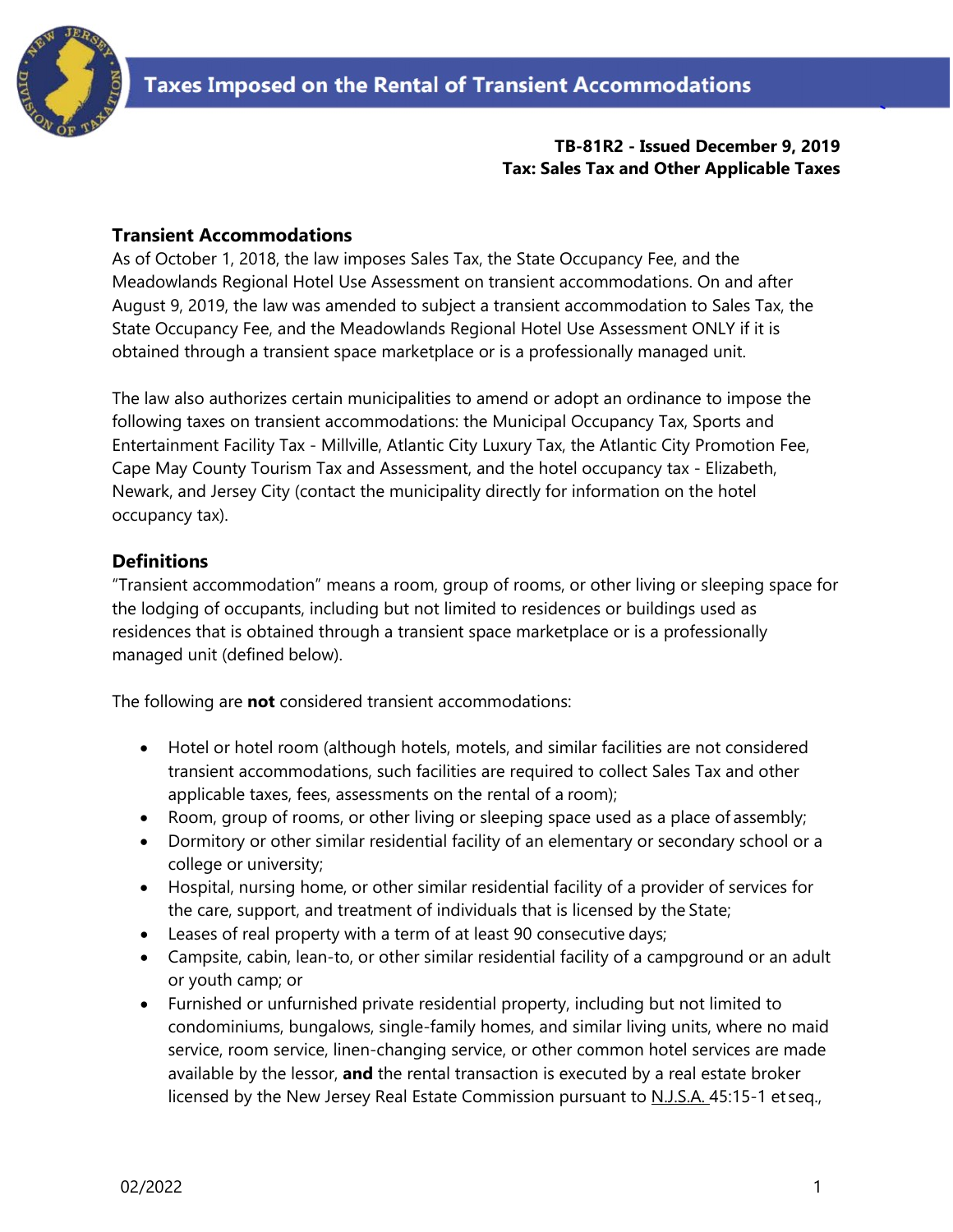**and** where the keys to the property, whether a physical key, access to a keyless locking mechanism, or other means of physical entrance to the property, are provided to the lessee at the offsite location of the licensed real estate broker.

A "professionally managed unit" means a room, group of rooms, or other living or sleeping space for the lodging of occupants in the State, that is offered for rent as a rental unit that does not share any living or sleeping space with any other rental unit, and that is directly or indirectly owned or controlled by a person offering for rent two or more other units during the calendar year.

## **Real Estate Broker Exclusion**

A transient accommodations does not include furnished or unfurnished private residential property, including but not limited to condominiums, bungalows, single-family homes, and similar living units, where no maid service, room service, linen-changing service, or other common hotel services are made available by the lessor, and the rental transaction is executed by a real estate broker licensed by the New Jersey Real Estate Commission pursuant to N.J.S.A. 45:15-1 et seq., and where the keys to the property, whether a physical key, access to a keyless locking mechanism, or other means of physical entrance to the property, are provided to the lessee at the offsite location of the licensed real estate broker.

"Executed by a real estate broker" means that the real estate broker performs all the services necessary to carry out the rental. For example, a real estate broker advertises the rental listing, solicits renters, assists in referrals, negotiates and executes rental agreements, collects rent, etc. See N.J.S.A. 45:15-3. The rental is excluded from the definition of "transient accommodation" and is not subject to Sales Tax, the State Occupancy Fee, or any other occupancy tax, assessment, or fee when the following four criteria are satisfied:

- The rental is executed by a real estate broker licensed by the New Jersey Real Estate Commission; and
- The keys or other means of physical entrance to the property are provided to the renter at the location of the offsite real estate broker; and
- The rental property is private residential property; and
- No common hotel services such as maid service, room service, or linen-changing service are provided.

Note that a transient space marketplace is required to collect Sales Tax, the State Occupancy Fee, and other applicable tax, assessment, or fee if a real estate broker lists a rental on a marketplace and the rental is obtained through the transient space marketplace. The real estate broker exclusion does not apply because the rental was not executed by the real estate broker.

**Example:** Property Owner charges Renter for the rental of his house. Property Owner does not provide common hotel services such as maid service, room service, or linenchanging service. Property Owner lists the rental through a licensed real estate broker. The real estate broker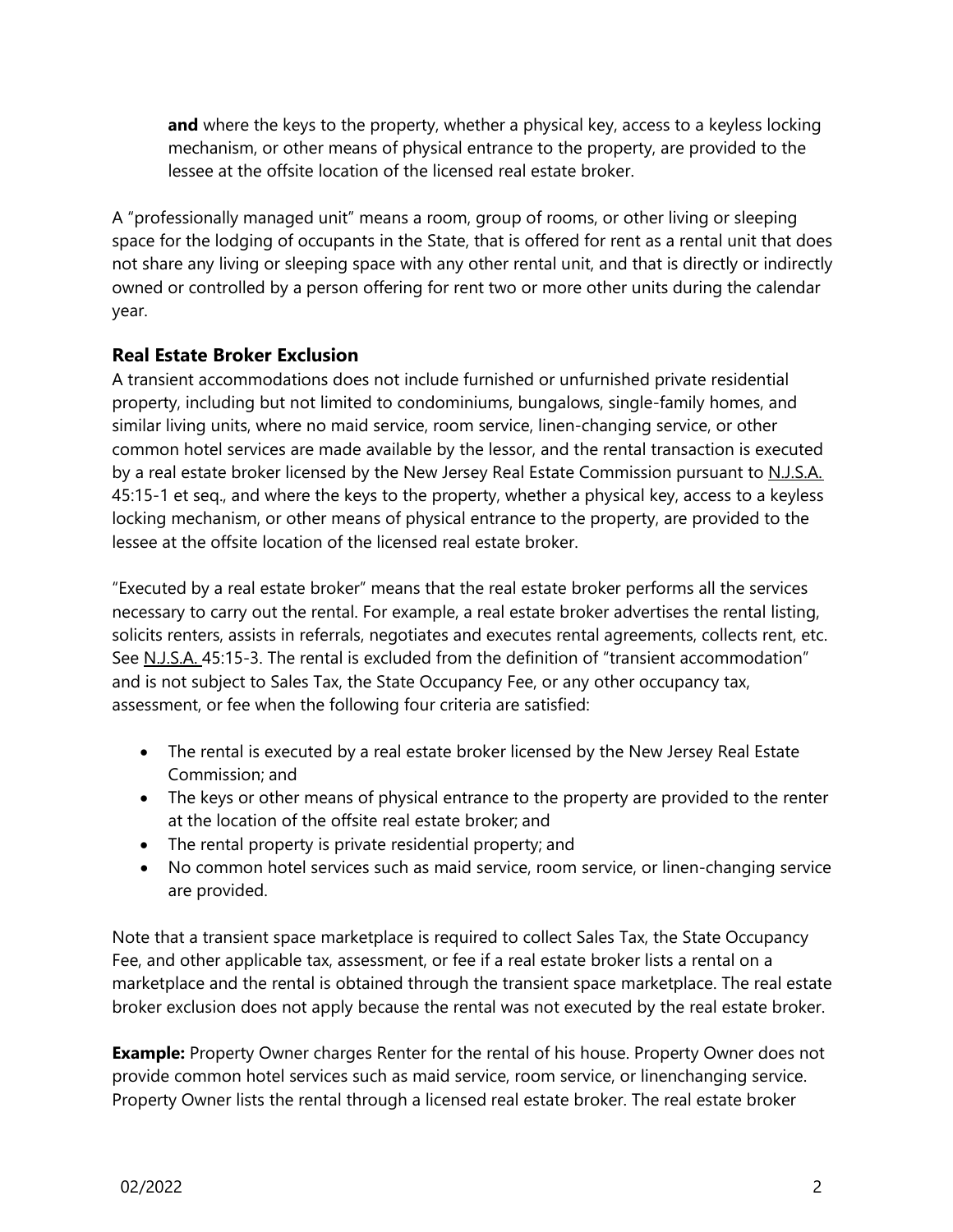advertises the rental, negotiates and executes the rental agreement, and collects the rental payment from the Renter. The Renter appears in-person at the real estate broker's office to obtain the key to the property. This rental is not subject to Sales Tax, the State Occupancy Fee, or other applicable tax, assessment, or fee because the real estate broker executed the rental transaction.

## **Professionally Managed Unit**

A "professionally managed unit" means a room, group of rooms, or other living or sleeping space for the lodging of occupants in the State, that is offered for rent as a rental unit that does not share any living or sleeping space with any other rental unit, and that is directly or indirectly owned or controlled by a person offering for rent two or more other units during the calendar year.

The definition of professionally managed unit is broadly written, and it does not contain any language concerning the type of rental. The definition merely refers to a unit that is "offered for rent as a rental unit," so the units only have to be held out for rental. Each rental of the professionally managed unit is looked at separately when determining its taxability. Since there is no requirement that only units that are rented for less than 90 days are to be included in counting the number of units available for rental, all rentals are included when considering whether the owner offers three or more units for rent in New Jersey. But the rentals that occur for at least 90 consecutive days are not taxed under the law

**Example 1:** Property Owner owns three houses which she holds out for rent via an advertisement placed in a newspaper. The rentals are a professionally managed unit since Property Owner owns and rents three or more houses for rent in New Jersey. Property Owner is required to collect and remit Sales Tax, the State Occupancy Fee, and other applicable tax, assessment, or fee

**Example 2:** Property Owner owns two houses which he directly rents out to renters via an advertisement placed in a newspaper. The rentals are not subject to Sales Tax, the State Occupancy Fee, and other applicable tax, assessment, or fee because it is not a professionally managed unit nor was the rental obtained through a transient space marketplace.

**Example 3:** Property Owner owns three units in New Jersey where two are apartments rented on a weekly basis and the third is a house rented on a yearly basis. This is a professionally managed unit since Property Owner offers three units for rent in New Jersey. Property Owner must collect and remit Sales Tax, the State Occupancy Fee, and other applicable tax, assessment, or fee on rentals of the two apartments. However, the rental of the house is not subject to Sales Tax, the State Occupancy Fee, and other applicable taxes, assessments, and fees since it is rented for more than 90 consecutive days.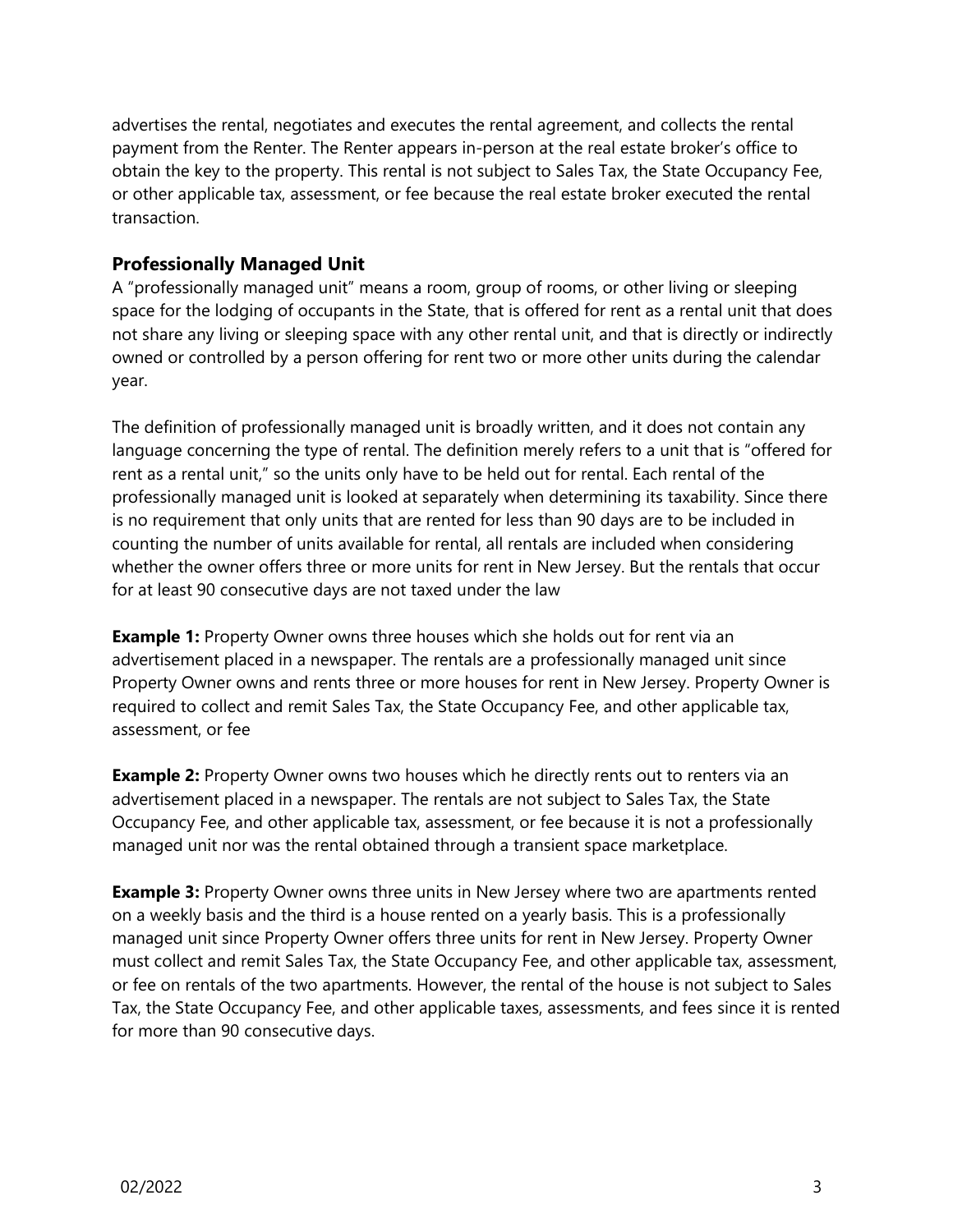## **Transient Space Marketplaces**

"Transient accommodation" means a room, group of rooms, or other living or sleeping space for the lodging of occupants, including but not limited to residences or buildings used as residences that is obtained through a transient space marketplace or is a professionally managed unit. A "transient space marketplace" means a marketplace or travel agency through which a person may offer transient accommodations to customers and through which customers may arrange for occupancies of transient accommodations.

The definition of a transient space marketplace does not include a marketplace or travel agency that exclusively offers transient accommodations in New Jersey owned by the owner of the marketplace or travel agency. "Obtained through a transient space marketplace" means that payment for the accommodation is made through a means provided by the marketplace or travel agency, either directly or indirectly, regardless of which person or entity receives the payment, and where the contracting for the accommodation is made through the marketplace or travel agency.

**Example 1:** Property Owner posts an advertisement to rent out her home on a transient space marketplace (Marketplace A). Marketplace A does not charge Property Owner to post the advertisement. Renter rents the home for a week on Marketplace A and Marketplace A collects Renter's payment via credit card. Marketplace A deducts its commission and provides the remaining payment balance to Property Owner. Since this transaction is obtained through the transient space marketplace, Marketplace A is required to collect Sales Tax, the State Occupancy Fee, and other applicable tax, assessment, or fee from Renter and remit the taxes to the Division of Taxation (Division).

**Example 2:** Property Owner then decides to also post an advertisement to rent out her home on a different marketplace (Marketplace B). Marketplace B charges Property Owner a fixed amount to post the advertisement. The advertisement contains Property Owner's contact information. In order to rent the home, Renter must contact and pay Property Owner directly. Since this transaction was not obtained through a transient space marketplace, Marketplace B is not required to collect and remit applicable taxes from Renter. Property Owner is required to register with the Division of Revenue and Enterprise Services (DORES) and must collect Sales Tax, the State Occupancy Fee, and other 5 12/2019 applicable tax, assessment, or fee from Renter and remit them to the Division for all rentals that result from posting an advertisement on Marketplace B if the transient accommodation is a professionally managed unit.

### **Registration**

Every person who rents a transient accommodation which is a professionally managed unit is a seller and must register with the State for the collection and remittance of all applicable taxes, fees, or assessments by filing a business registration application (Form NJ-REG). The law requires registration at least 15 business days prior to commencing business. Every person who rents a transient accommodation which is a professionally managed unit must register unless 1) all rentals are obtained through a transient space marketplace; or 2) are executed by a real estate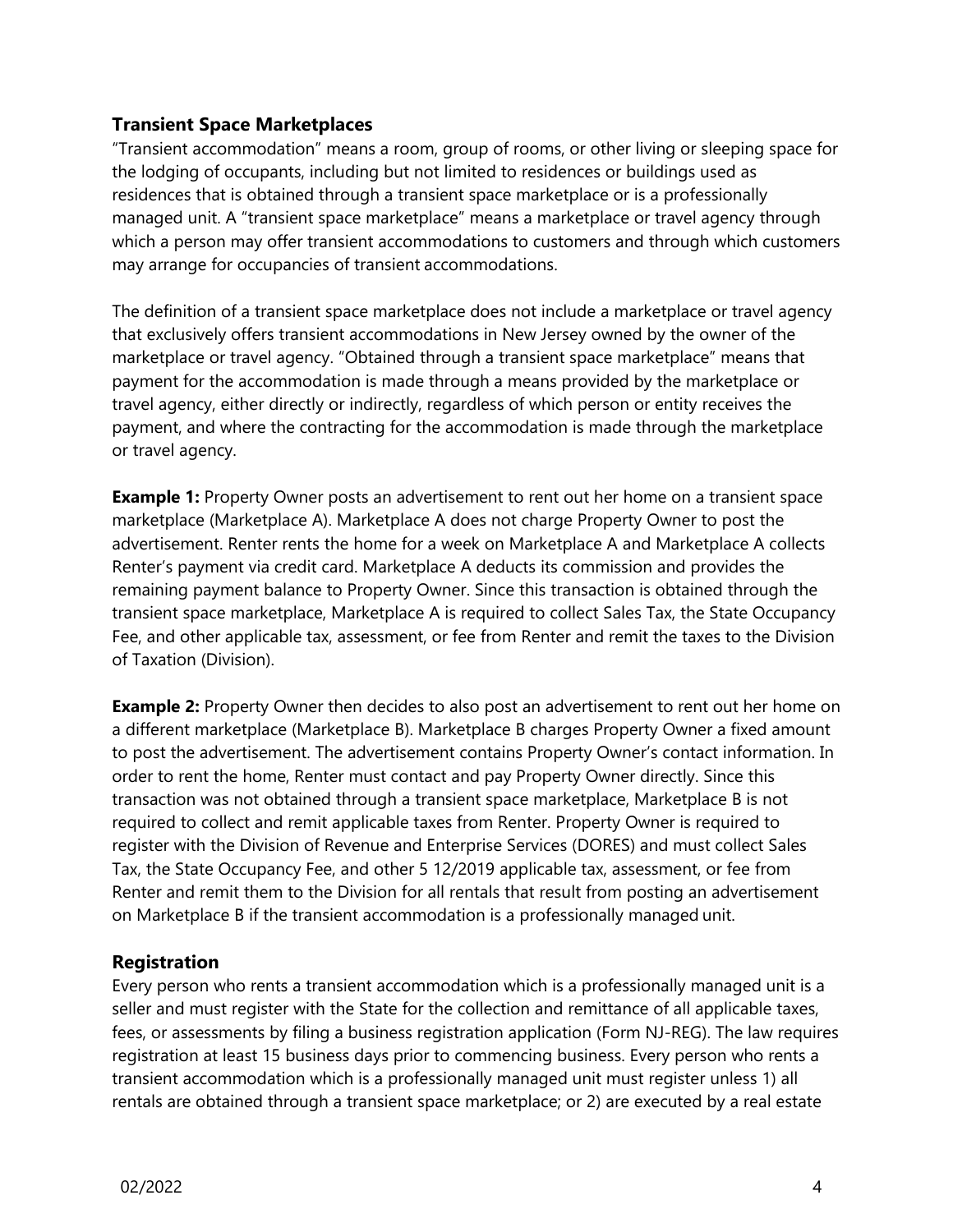broker licensed by the New Jersey Real Estate Commission, the keys or other means of physical entrance to the property are provided to the lessee at the location of the offsite real estate broker, the rental property is private residential property, and the lessor does not provide common hotel services such as maid service, room service, or linen-changing service.

To register with New Jersey, visit the DORES website. Once registered, you will receive a letter containing additional filing and payment information.

Registered sellers already engaged in the business of renting or leasing transient accommodations need to update their tax registration to include Sales Tax, the State Occupancy Fee, the Meadowlands Regional Hotel Use Assessment (if applicable), and any other applicable taxes, fees, or assessments. Businesses not engaged in the business of renting or leasing transient accommodations should complete a new and separate registration.

### **How to Unregister**

On and after August 9, 2019, an owner who is no longer required to be registered may end their registration online. Choose "File Online Now," enter the ID# and PIN, and then "End the Business." If you need assistance or do not know your PIN, please contact DORES, Customer Service Center at 609-292-9292. Note that you must file your final return prior to ending your business.

### **Billing**

Sales Tax, the State Occupancy Fee, the Meadowlands Regional Hotel Use Assessment (if applicable), and any other applicable tax, fee, or assessment, other than the Atlantic City Promotion Fee, must be separately stated on any bill, invoice, or other document provided to the renter. All taxes, fees, or assessments, other than the Atlantic City Promotion Fee, are collected by the owner on behalf of the State and the owner is personally liable if the taxes, fees, or assessments, are not remitted to the Division.

### **Transitional Rule - On and After October 1, 2018 to August 8, 2019**

Sales Tax, the State Occupancy Fee, and the Meadowlands Regional Hotel Use Assessment, if applicable, are to be charged on the rental of any transient accommodation (including all direct rentals by the owner and all rentals that were not solely consummated through a transient space marketplace) occurring on and after October 1, 2018, until **August 8, 2019**, regardless of any prior lease, contract, or other rental agreement. If a rental starts prior to October 1, 2018, and ends after October 1, 2018, but before **August 8, 2019**, the applicable taxes, fees, and assessments must be charged based on the number of days falling in the taxable period.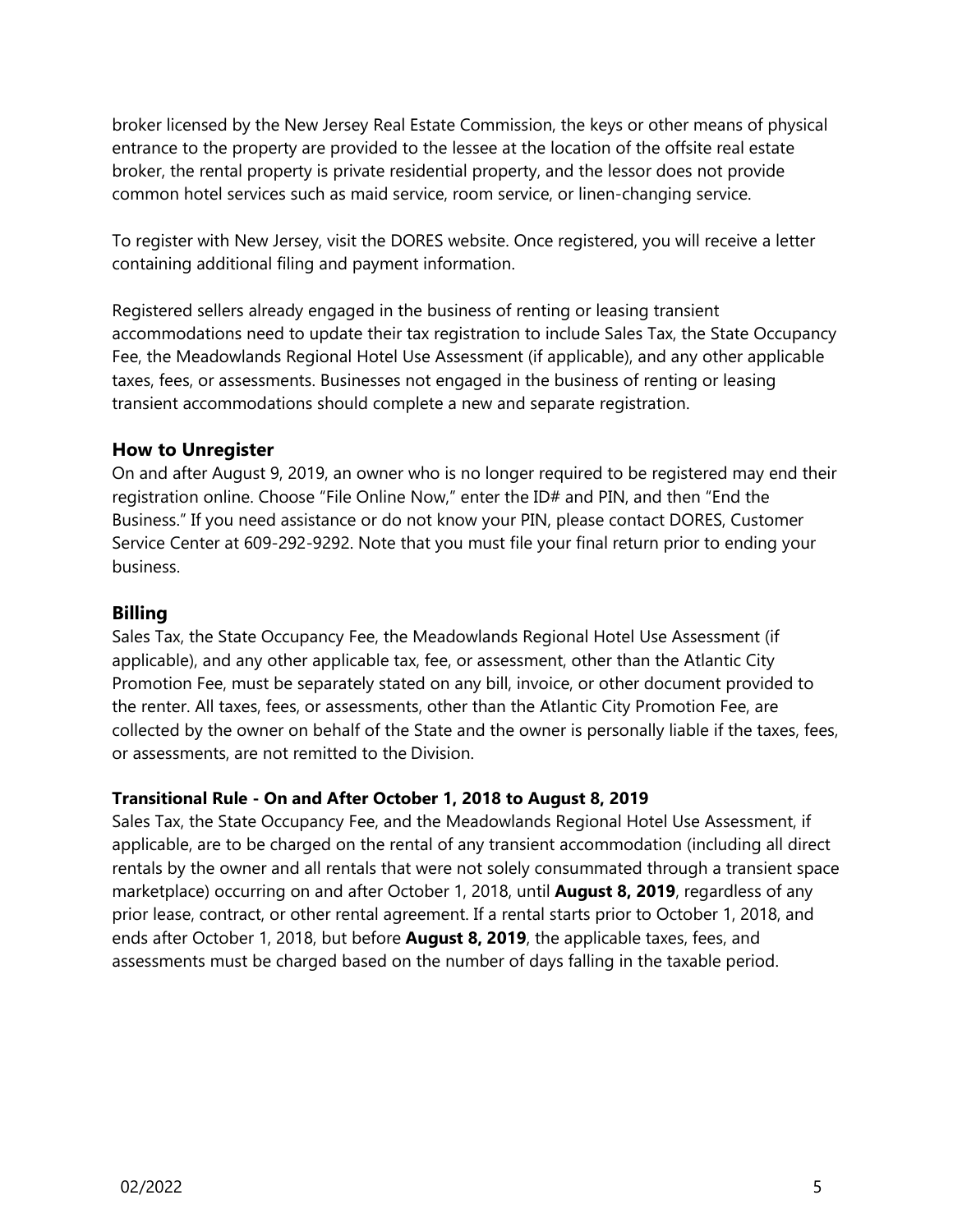**Example:** Renter rents a vacation home from September 28, 2018, to October 4, 2018, for \$2,100. Since part of the rental takes place after October 1, 2018, Sales Tax and the State Occupancy Fee must be collected based on the number of days falling in the taxable period  $($2,100/7 = $300 \times 4 \text{ days} = $1,200)$ \*. The invoice, bill, or other receipt issued to Renter states:

Weekly Rental \$2,100 Sales Tax (\$1,200\* x 6.625%) \$79.50 State Occupancy Fee (\$1,200\* x 5%) \$60 Total \$2,239.50

The same concept applies in Atlantic City, Millville, Wildwood, Wildwood Crest, North Wildwood, or any other municipality which amends or adopts an ordinance that imposes the Municipal Occupancy Tax, Sports and Entertainment Facility Tax - Millville, Atlantic City Luxury Tax, the Atlantic City Promotion Fee, or the Cape May County Tourism Tax and Assessment on the rental of transient accommodations (see below for information regarding each of these municipal taxes, assessments, and fees).

## **Transitional Rule - On and After August 9, 2019, for Rentals that are not Obtained Through a Transient Space Marketplace or is not a Professionally Managed Unit**

On and after August 9, 2019, taxes, assessments, and fees are not due if the rental is not obtained through a transient space marketplace or if it is not a professionally managed unit. If such a rental starts prior to August 9, 2019, and ends on or after August 9, 2019, the applicable taxes, assessments, and fees must be charged based on the number of days falling in the taxable period

# **State and Local Taxes, Fees, and Assessments that may Apply to the Rental of Transient Accommodations**

All rentals of transient accommodations obtained through a transient space marketplace or that is a professionally managed unit are subject to Sales Tax and the State Occupancy Fee. Additional taxes, fees, or assessments may also apply, depending on the location of the transient accommodation.

# **Sales Tax**

The law imposes Sales Tax on the rental of transient accommodations at the rate of 6.625%.

The rental of transient accommodations are not subject to Sales Tax if:

- The rental occurs on or after August 9, 2019, is obtained directly through the owner (such as through classified ads, personal referrals, signage, etc.), and is not a professionally managed unit;
- The rental is executed by a real estate broker licensed by the New Jersey Real Estate Commission, the keys or other means of physical entrance to the property are provided to the lessee at the location of the offsite real estate broker, the rental property is private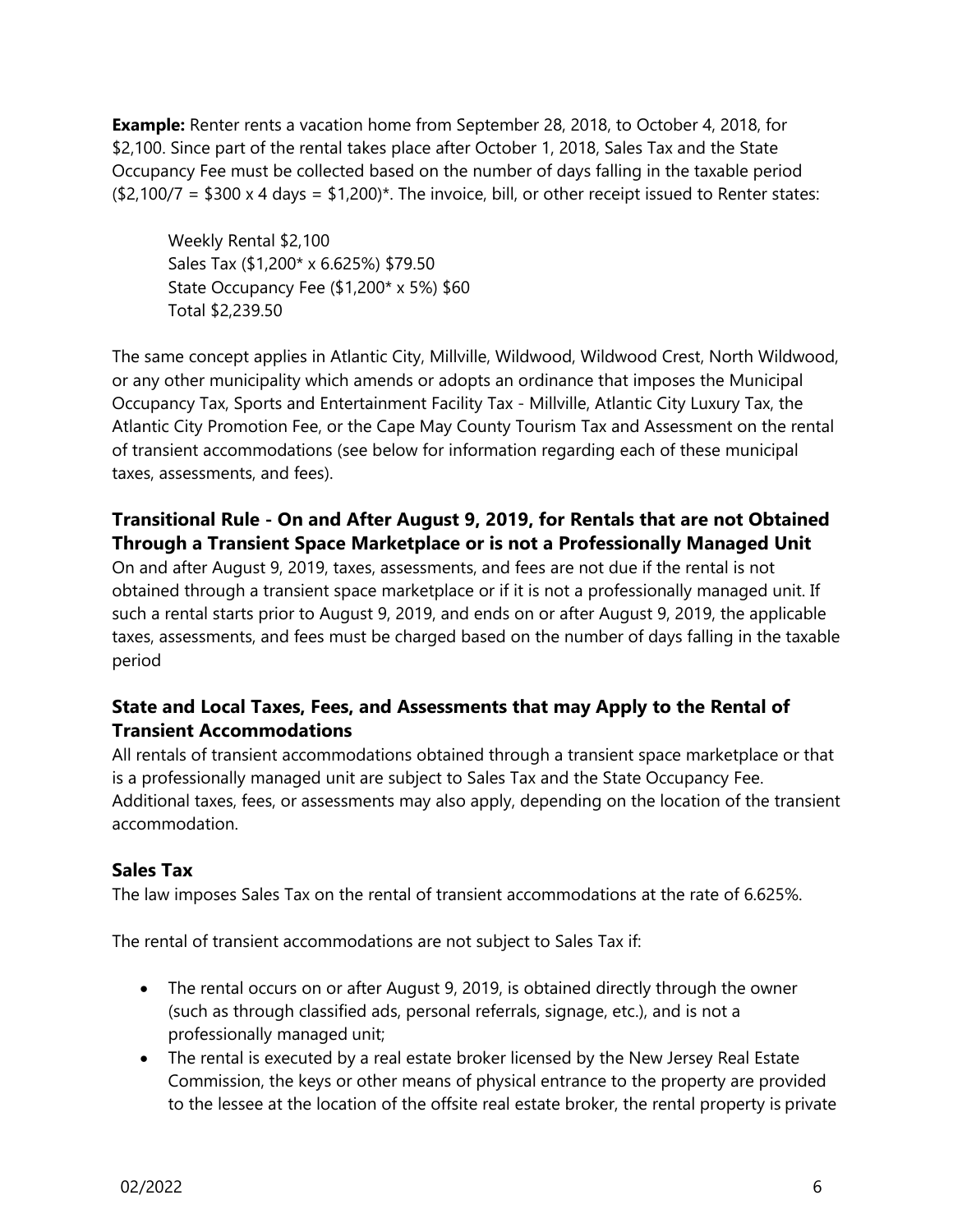residential property, and the lessor does not provide common hotel services such as maid service, room service, or linen-changing service;

- The rental occurs for at least 90 consecutive days (permanent resident exemption);
- The renter is an entity that has been granted exempt status by the Division and has been issued an Exempt Organization Certificate (Form ST-5); or
- The renter is the federal government or the State of New Jersey or any of their agencies or instrumentalities.

### **State Occupancy Fee**

Except as otherwise noted below, the law imposes the State Occupancy Fee at the rate of 5% on the rental of transient accommodations that are subject to Sales Tax.

Elizabeth amended their ordinance to impose their hotel occupancy tax on transient accommodations. Effective October 2, 2018, the State Occupancy Fee is reduced to 1% in Elizabeth. Therefore, a rental of a transient accommodation obtained through a transient space marketplace or that is a professionally managed unit (and a hotel occupancy) occurring in Elizabeth is subject to a total of 13.625% in taxes and fees (6.625% Sales Tax, 6% Elizabeth occupancy tax, and 1% State Occupancy Fee).

Jersey City amended their ordinance to impose their hotel occupancy tax on transient accommodations. Effective December 1, 2021 the State Occupancy Fee is reduced to 1% in Jersey City. Therefore, a rental of a transient accommodation obtained through a transient space marketplace or that is a professionally managed unit (and a hotel occupancy) occurring in Jersey City is subject to a total of 13.625% in taxes and fees (6.625% Sales Tax, 6% Jersey City occupancy tax, and 1% State Occupancy Fee).

Wildwood, Wildwood Crest, and North Wildwood amended their ordinances to impose the 2% Cape May County Tourism Tax and the 1.85% Cape May County Tourism Assessment on transient accommodations. Effective April 1, 2022, the State Occupancy Fee is reduced to 3.15% in Wildwood, Wildwood Crest, and North Wildwood. Therefore, a rental of a transient accommodation obtained through a transient space marketplace or that is a professionally managed unit occurring in Wildwood, Wildwood Crest, or North Wildwood is subject to a total of 13.625% in taxes and fees (6.625% Sales Tax, 2% Cape May County Tourism Tax, 1.85% Cape May County Tourism Assessment and 3.15% State Occupancy Fee).

If Atlantic City or Newark amend their municipal ordinance to impose a local tax on the rental of transient accommodations, the State Occupancy Fee will be imposed on such rentals at a lower rate (1%). Additional information will be provided if Atlantic City or Newark amend their ordinance.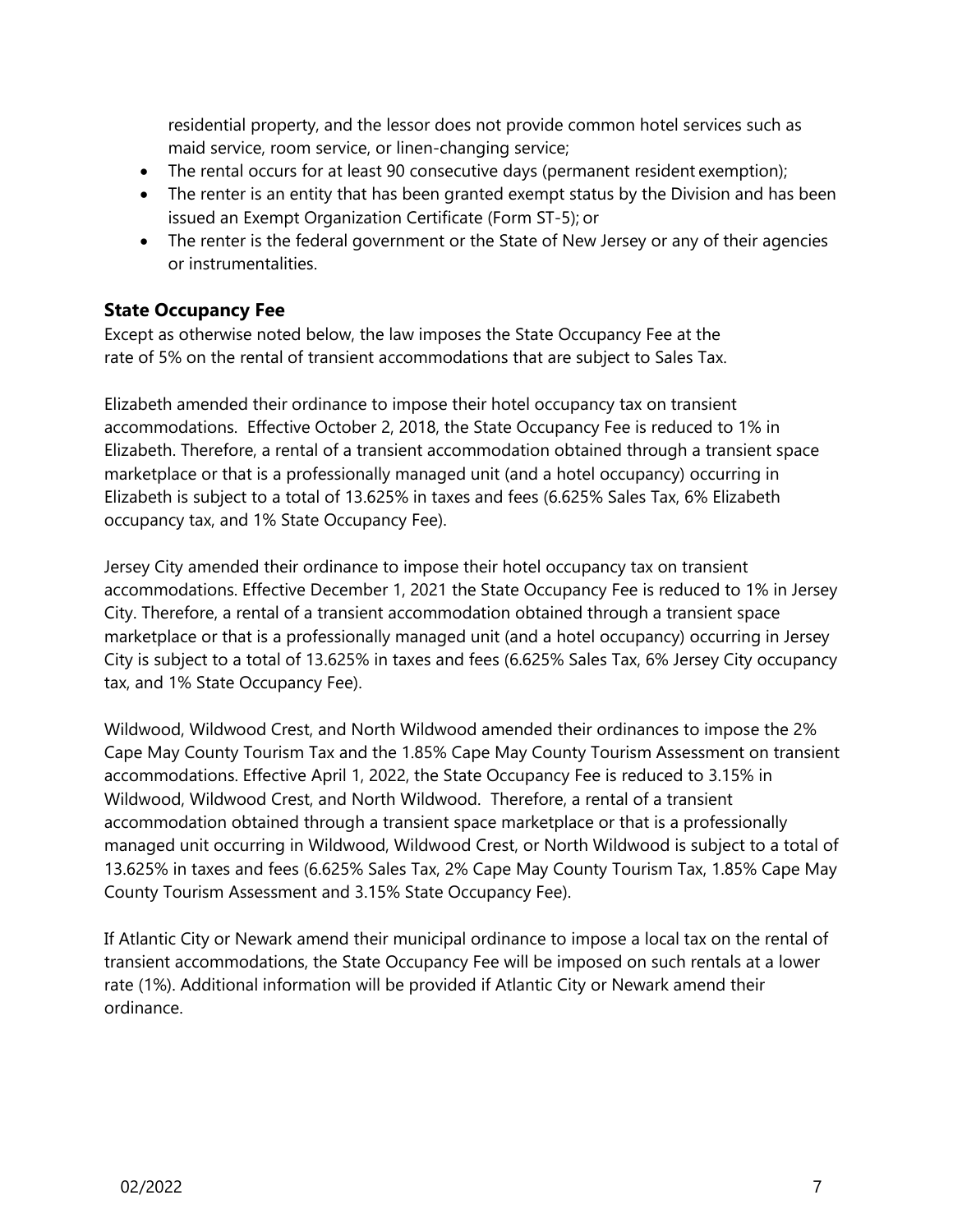## **Meadowlands Regional Hotel Use Assessment**

The rental of transient accommodations located in the Meadowlands area are subject to the 3% Meadowlands Regional Hotel Use Assessment. The municipalities are:

- Bergen County Carlstadt, East Rutherford, Little Ferry, Lyndhurst, Moonachie, North Arlington, Ridgefield, Rutherford, South Hackensack, Teterboro; and
- Hudson County Jersey City, Kearny, North Bergen, Secaucus.

The rental of transient accommodations are **not** subject to the Meadowlands Regional Hotel Use Assessment if:

- The rental occurs on or after August 9, 2019, is obtained directly through the owner (such as through classified ads, personal referrals, signage, etc.), and is not a professionally managed unit;
- The rental is executed by a real estate broker licensed by the New Jersey Real Estate Commission, the keys or other means of physical entrance to the property are provided to the lessee at the location of the offsite real estate broker, the rental property is private residential property, and the lessor does not provide common hotel services such as maid service, room service, or linen-changing service;
- The rental occurs for at least 90 consecutive days (permanent resident exemption);
- The renter is an entity that has been granted exempt status by the Division and has been issued an Exempt Organization Certificate (Form ST-5); or
- The renter is the federal government or the State of New Jersey or any of their agencies or instrumentalities.

## **Municipal Occupancy Tax**

The law authorizes any New Jersey municipality, other than Newark, Elizabeth, Jersey City, Atlantic City, Wildwood, Wildwood Crest, and North Wildwood, to amend or adopt an ordinance that imposes the Municipal Occupancy Tax on the rental of transient accommodations in that municipality, which can be up to 3%. Before the tax can be effective, the ordinance must be sent to the Division of Taxation and at least 90 days must pass. A list of municipalities which have passed an ordinance imposing the Municipal Occupancy Tax on transient accommodations is available at:<https://www.state.nj.us/treasury/taxation/pdf/taordinancesbymunicipality.pdf>

This spreadsheet sets forth the applicable rates and effective dates of the Municipal Occupancy Tax in these municipalities

### **Atlantic City Promotion Fee**

The law authorizes Atlantic City to adopt or amend an ordinance that imposes a one dollar per day Atlantic City Promotion Fee on the rental of transient accommodations in Atlantic City. Atlantic City has not amended their ordinance to impose the Atlantic City Promotion Fee on transient accommodations. Therefore, transient accommodations occurring in Atlantic City are not subject to the Atlantic City Promotion Fee. Additional information will 9 12/2019 be provided if Atlantic City amends their ordinance to impose the Atlantic City Promotion Fee on transient accommodations.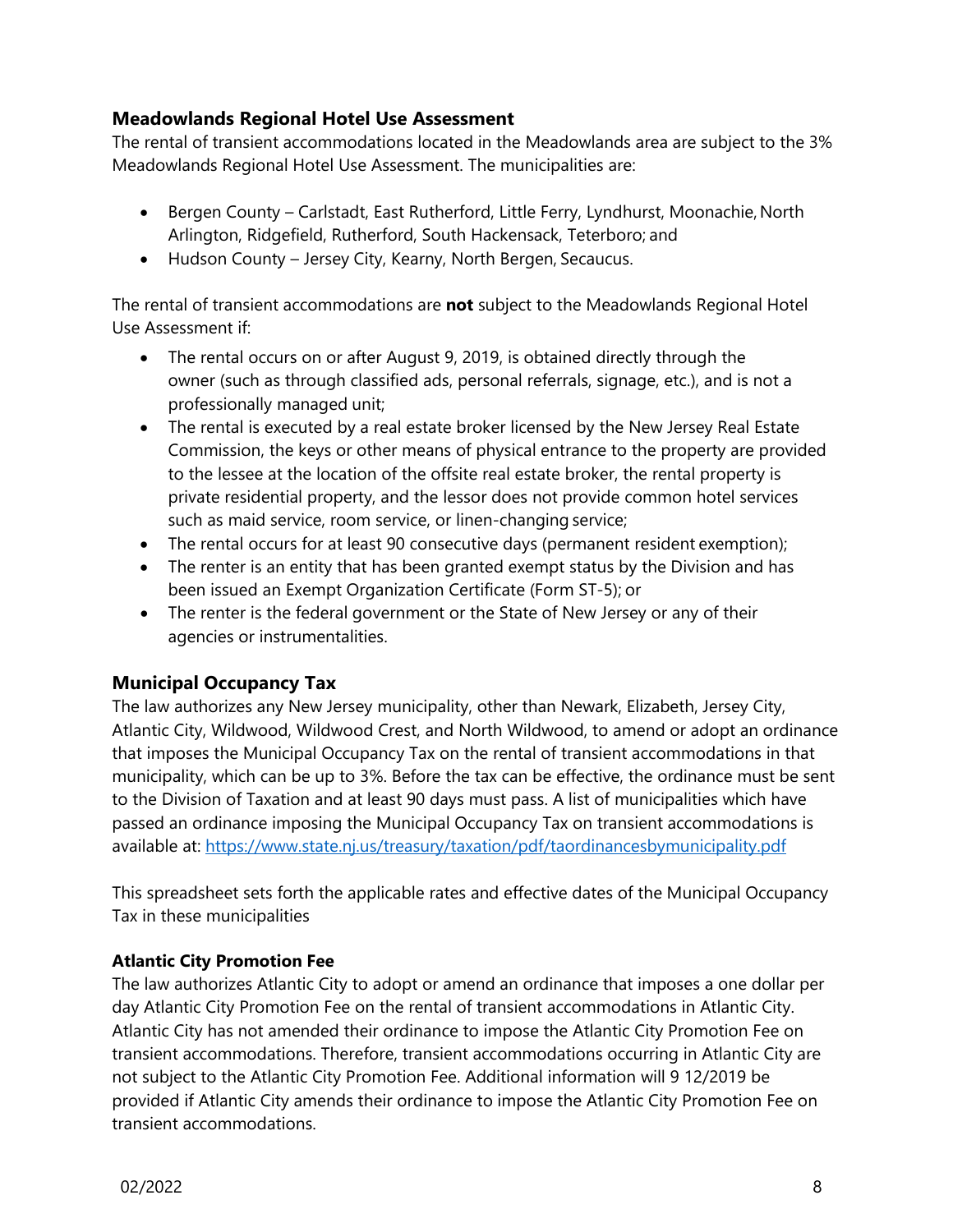## **Atlantic City Luxury Tax**

The law also authorizes Atlantic City to adopt or amend an ordinance that imposes the 9% Atlantic City Luxury Tax on the rental of transient accommodations which occur for less than one year in Atlantic City. Atlantic City has not amended their ordinance to impose the Atlantic City Luxury Tax on transient accommodations. Therefore, transient accommodations occurring in Atlantic City are not subject to the Atlantic City Luxury Tax. Additional information will be provided if Atlantic City amends their ordinance to impose the Atlantic City Luxury Tax on transient accommodations.

## **Sports and Entertainment Facility Tax – Millville**

The law authorizes Millville to adopt or amend an ordinance that imposes the 2% Sports and Entertainment Facility Tax on the rental of transient accommodations which occur in Millville. Millville is currently the only municipality that imposes the Sports and Entertainment Facility Tax. Millville has not amended their ordinance to impose the Sports and Entertainment Facility Tax on transient accommodations. Therefore, transient accommodations occurring in Millville are not subject to the Sports and Entertainment Facility Tax. This Tax is currently only imposed on hotel occupancies. Additional information will be provided if Millville amends their ordinance to impose the Sports and Entertainment Facility Tax on transient accommodations.

## **Cape May County Tourism Tax and Assessment**

Effective April 1, 2022, Wildwood, Wildwood Crest, and North Wildwood amended their ordinances to impose the 2% Cape May County Tourism Tax and the 1.85% Cape May County Tourism Assessment on transient accommodations. Therefore, a rental of a transient accommodation obtained through a transient space marketplace or that is a professionally managed unit occurring in Wildwood, Wildwood Crest, or North Wildwood is subject to a total of 13.625% in taxes and fees (6.625% Sales Tax, 2% Cape May County Tourism Tax, 1.85% Cape May County Tourism Assessment and 3.15% State Occupancy Fee).

## **Tax Collection Responsibility of Transient Space Marketplace**

A transient space marketplace is required to collect and remit Sales Tax, the State Occupancy Fee, the Meadowlands Regional Hotel Use Assessment (if applicable), and any applicable State and local occupancy tax, assessment, or fee listed above, but only when such rentals are obtained through the transient space marketplace.

In order for the rental to be "obtained through the transient space marketplace," the payment for the accommodation must be made through a means provided by the marketplace or travel agency, either directly or indirectly, regardless of which person or entity receives the payment, and where the contracting for the accommodation is made through the marketplace or travel agency.

**Example 1:** Property Owner posts an advertisement to rent out his home on a transient space marketplace (Marketplace). Marketplace does not charge Property Owner to post the Advertisement. Renter rents the home for a week on Marketplace and Marketplace collects Renter's payment via credit card. Marketplace deducts its commission and provides the remaining balance to Property Owner. Since this rental is obtained through the transient space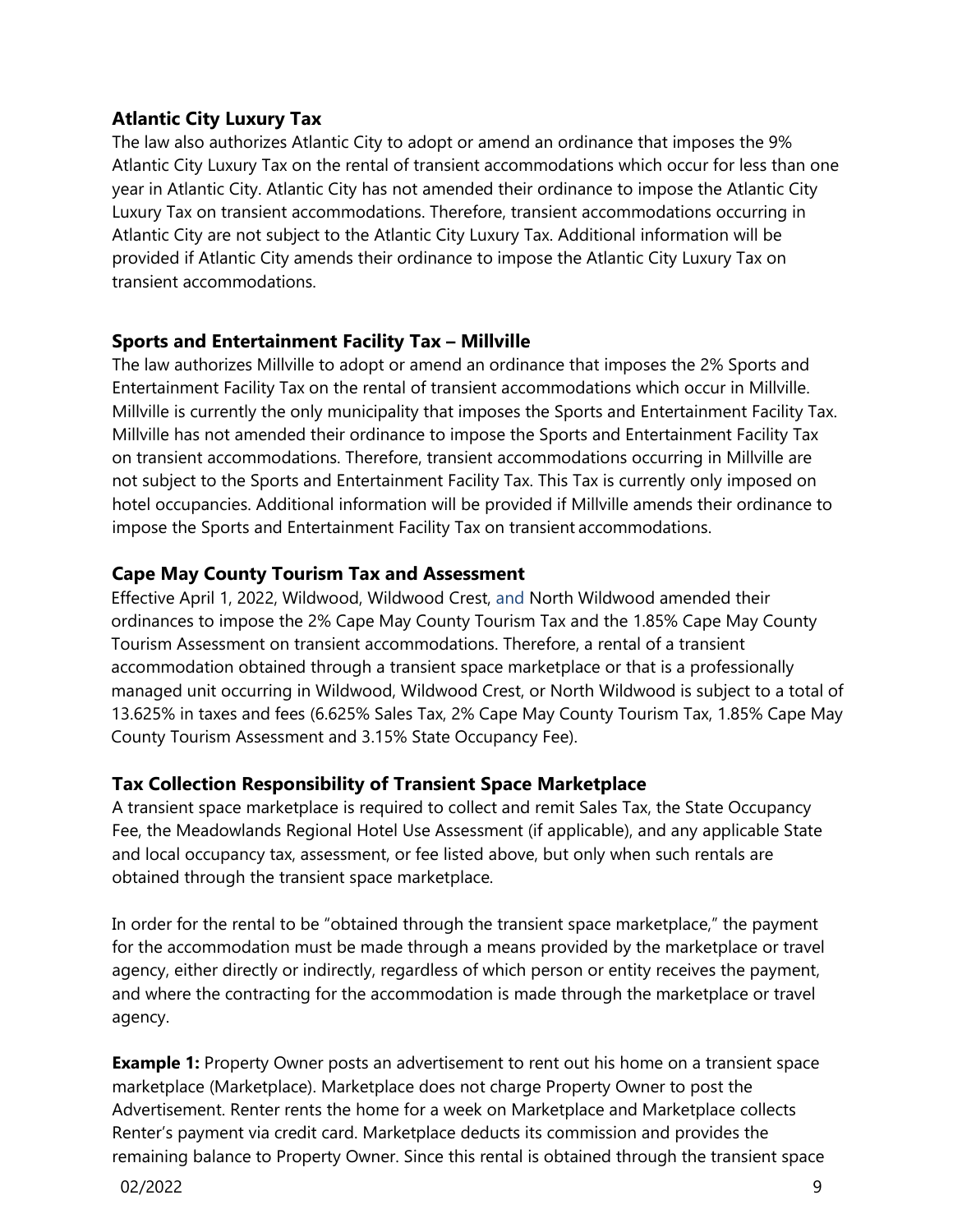marketplace, Marketplace is required to collect Sales Tax, the State Occupancy Fee, and other applicable tax, assessment, or fee from Renter and remit them to the Division.